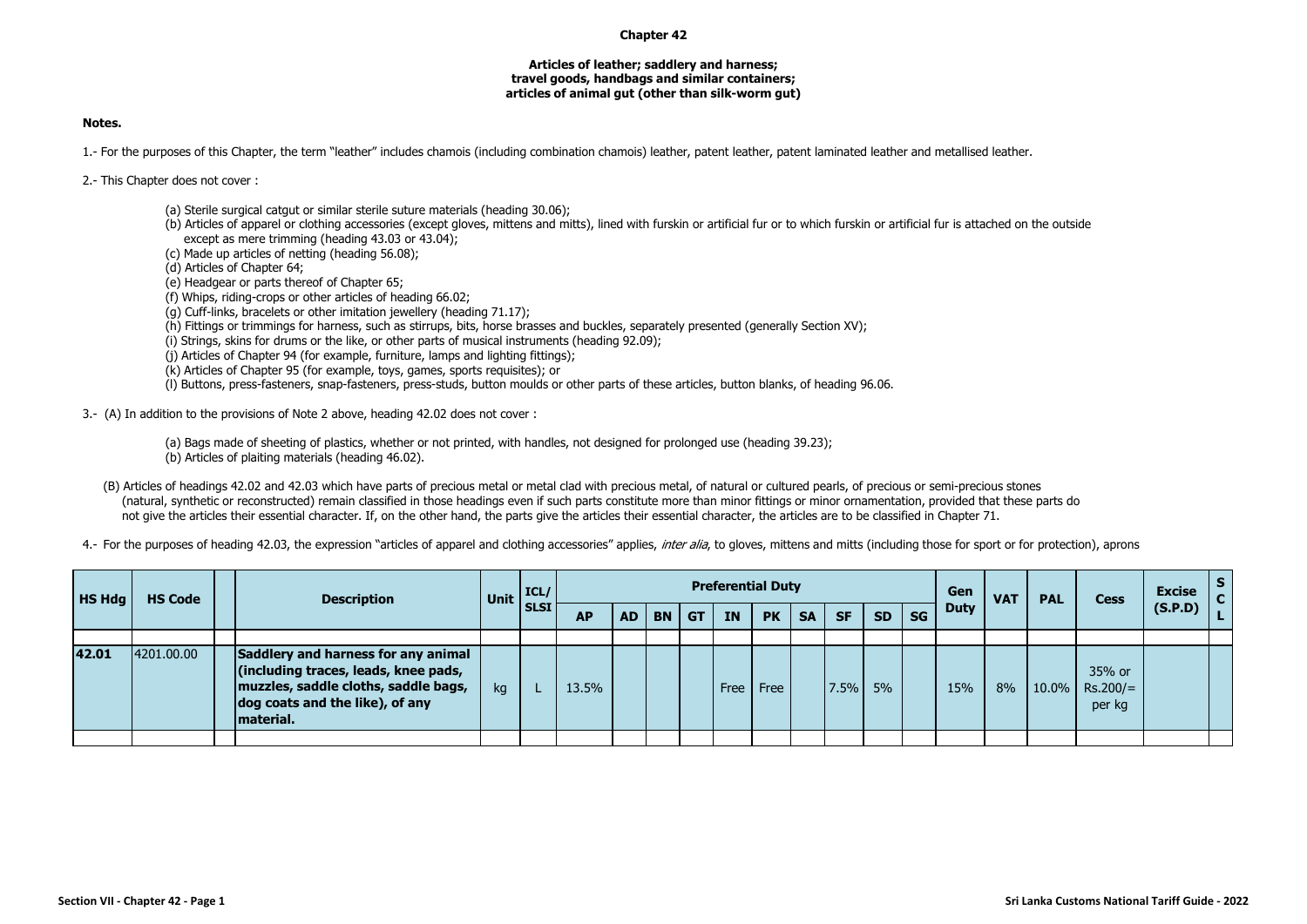| <b>HS Hdg</b> | <b>HS Code</b> |  | <b>Description</b>                                                                                                                                                                                                                                                                                                                                                                                                                                                                                                                                                                                                                                                                                                                   | Unit         | ICL/        |           |           |           |           | <b>Preferential Duty</b> |             |           |           |           |    | Gen         | <b>VAT</b> | <b>PAL</b> | <b>Cess</b>           | <b>Excise</b> | $\mathbf S$<br>$\mathbf{C}$ |
|---------------|----------------|--|--------------------------------------------------------------------------------------------------------------------------------------------------------------------------------------------------------------------------------------------------------------------------------------------------------------------------------------------------------------------------------------------------------------------------------------------------------------------------------------------------------------------------------------------------------------------------------------------------------------------------------------------------------------------------------------------------------------------------------------|--------------|-------------|-----------|-----------|-----------|-----------|--------------------------|-------------|-----------|-----------|-----------|----|-------------|------------|------------|-----------------------|---------------|-----------------------------|
|               |                |  |                                                                                                                                                                                                                                                                                                                                                                                                                                                                                                                                                                                                                                                                                                                                      |              | <b>SLSI</b> | <b>AP</b> | <b>AD</b> | <b>BN</b> | <b>GT</b> | <b>IN</b>                | <b>PK</b>   | <b>SA</b> | <b>SF</b> | <b>SD</b> | SG | <b>Duty</b> |            |            |                       | (S.P.D)       | $\mathbf{L}$                |
| 42.02         |                |  | Trunks, suit-cases, vanity-cases,<br>executive-cases, brief-cases, school<br>satchels, spectacle cases, binocular<br>cases, camera cases, musical<br>instrument cases, gun cases, holsters<br>and similar containers; travelling-<br>bags, insulated food or beverages<br>bags, toilet bags, rucksacks,<br>handbags, shopping-bags, wallets,<br>purses, map-cases, cigarette-cases,<br>tobacco-pouches, tool bags, sports<br>bags, bottle cases, jewellery boxes,<br>powder-boxes, cutlery cases and<br>similar containers, of leather or of<br>composition leather, of sheeting of<br>plastics, of textile materials, of<br>vulcanised fibre or of paperboard, or<br>wholly or mainly covered with such<br>materials or with paper. |              |             |           |           |           |           |                          |             |           |           |           |    |             |            |            |                       |               |                             |
|               |                |  | Trunks, suit-cases, vanity-cases, executive-                                                                                                                                                                                                                                                                                                                                                                                                                                                                                                                                                                                                                                                                                         |              |             |           |           |           |           |                          |             |           |           |           |    |             |            |            |                       |               |                             |
|               |                |  | cases, brief-cases, school satchels and<br>similar containers:                                                                                                                                                                                                                                                                                                                                                                                                                                                                                                                                                                                                                                                                       |              |             |           |           |           |           |                          |             |           |           |           |    |             |            |            |                       |               |                             |
|               | 4202.11.00     |  | With outer surface of leather or of<br>composition leather                                                                                                                                                                                                                                                                                                                                                                                                                                                                                                                                                                                                                                                                           | u            |             | Free      |           |           |           | Free                     | Free        |           | 7.5%      | 5%        |    | Free        | 8%         | Ex         | $Rs.1400/=$<br>per kg |               |                             |
|               | 4202.12.00     |  | With outer surface of plastics or of textile<br>materials                                                                                                                                                                                                                                                                                                                                                                                                                                                                                                                                                                                                                                                                            | $\mathsf{u}$ |             | Free      |           |           |           | Free                     | Free        |           | 7.5%      | 5%        |    | Free        | 8%         | Ex         | $Rs.700/=$<br>per kg  |               |                             |
|               | 4202.19.00     |  | Other                                                                                                                                                                                                                                                                                                                                                                                                                                                                                                                                                                                                                                                                                                                                | $\mathsf{u}$ |             | Free      |           |           |           | Free                     | Free        |           | 7.5%      | 5%        |    | Free        | 8%         | Ex         | $Rs.500/=$<br>per kg  |               |                             |
|               |                |  | Handbags, whether or not with shoulder<br>strap, including those without handle:                                                                                                                                                                                                                                                                                                                                                                                                                                                                                                                                                                                                                                                     |              |             |           |           |           |           |                          |             |           |           |           |    |             |            |            |                       |               |                             |
|               | 4202.21.00     |  | With outer surface of leather or of<br>composition leather                                                                                                                                                                                                                                                                                                                                                                                                                                                                                                                                                                                                                                                                           | u            |             | Free      |           |           |           | Free                     | Free        |           | 7.5%      | 5%        |    | Free        | 8%         | Ex         | $Rs.1000/=$<br>per kg |               |                             |
|               | 4202.22.00     |  | With outer surface of sheeting of plastics<br>or of textile materials                                                                                                                                                                                                                                                                                                                                                                                                                                                                                                                                                                                                                                                                | u            | L           | Free      |           |           |           |                          | Free   Free |           | 7.5% 5%   |           |    | Free        | 8%         | Ex         | $Rs.1000 =$<br>per kg |               |                             |
|               | 4202.29.00     |  | Other                                                                                                                                                                                                                                                                                                                                                                                                                                                                                                                                                                                                                                                                                                                                | u            | L.          | 14.25%    |           |           |           | Free Free                |             |           | 7.5%      | 5%        |    | 15%         | 8%         | 10.0%      | $Rs.200/=$<br>per kg  |               |                             |
|               |                |  | Articles of a kind normally carried in the<br>pocket or in the handbag:                                                                                                                                                                                                                                                                                                                                                                                                                                                                                                                                                                                                                                                              |              |             |           |           |           |           |                          |             |           |           |           |    |             |            |            |                       |               |                             |
|               | 4202.31.00     |  | With outer surface of leather or of<br>composition leather                                                                                                                                                                                                                                                                                                                                                                                                                                                                                                                                                                                                                                                                           | kg           | L.          | Free      |           |           |           | Free                     | Free        |           | 7.5%      | 5%        |    | Free        | 8%         | Ex         | $Rs.700/=$<br>per kg  |               |                             |
|               | 4202.32.00     |  | With outer surface of sheeting of plastics<br>or of textile materials                                                                                                                                                                                                                                                                                                                                                                                                                                                                                                                                                                                                                                                                | kg           |             | Free      |           |           |           | Free Free                |             |           | 7.5%      | 5%        |    | Free        | 8%         | Ex         | $Rs.1000/=$<br>per kg |               |                             |